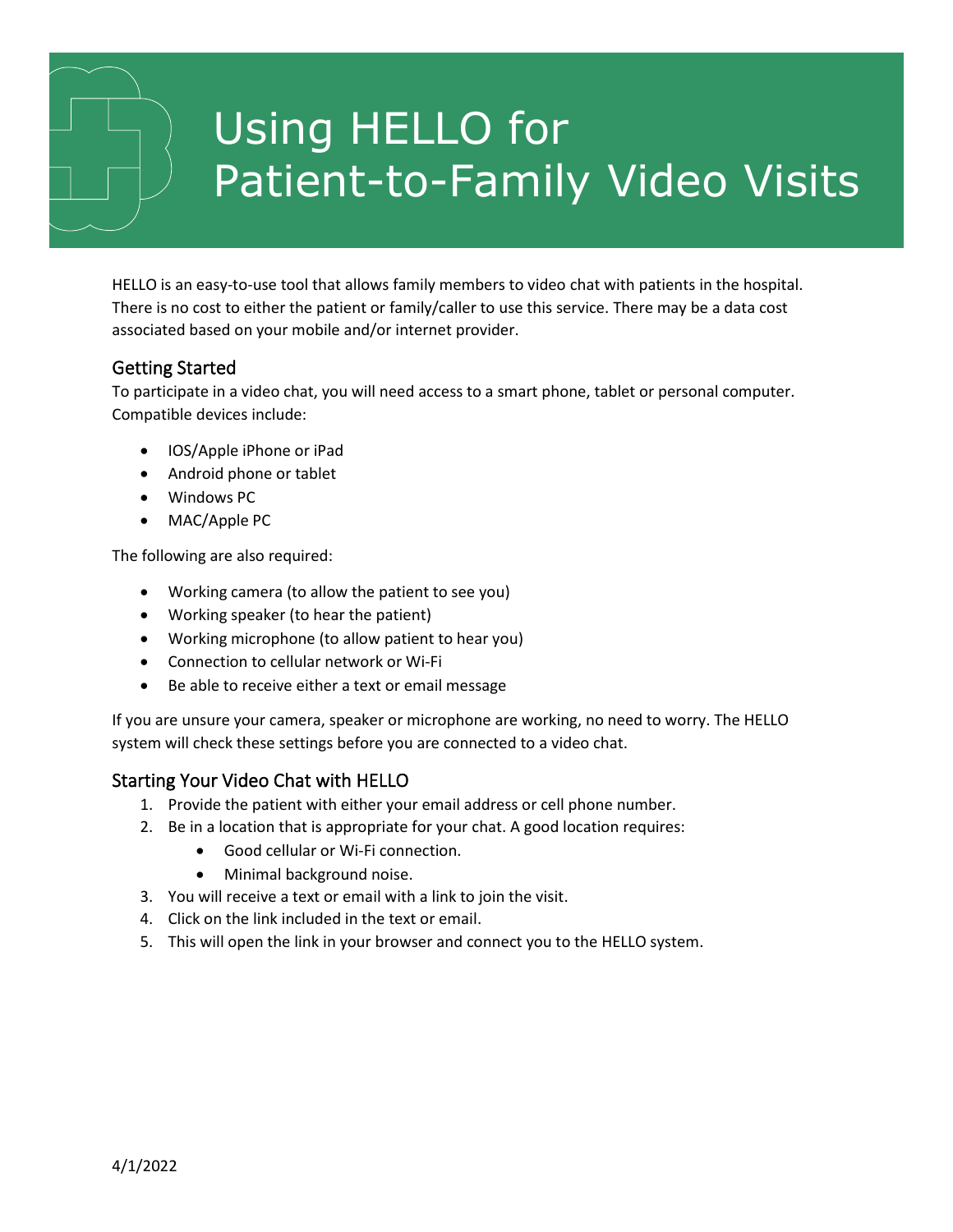

6. The HELLO portal will check your settings to ensure you have permitted access to the camera, speaker and microphone. If any of these are not enabled, a message like the one below will display on your device. Press "allow" to grant access to your microphone and camera. **Note:** Access to your microphone and camera are required to begin your video chat.



7. Before the video chat begins, you will be asked to enter your name. This is only used to identify you to the patient and other callers during your visit.